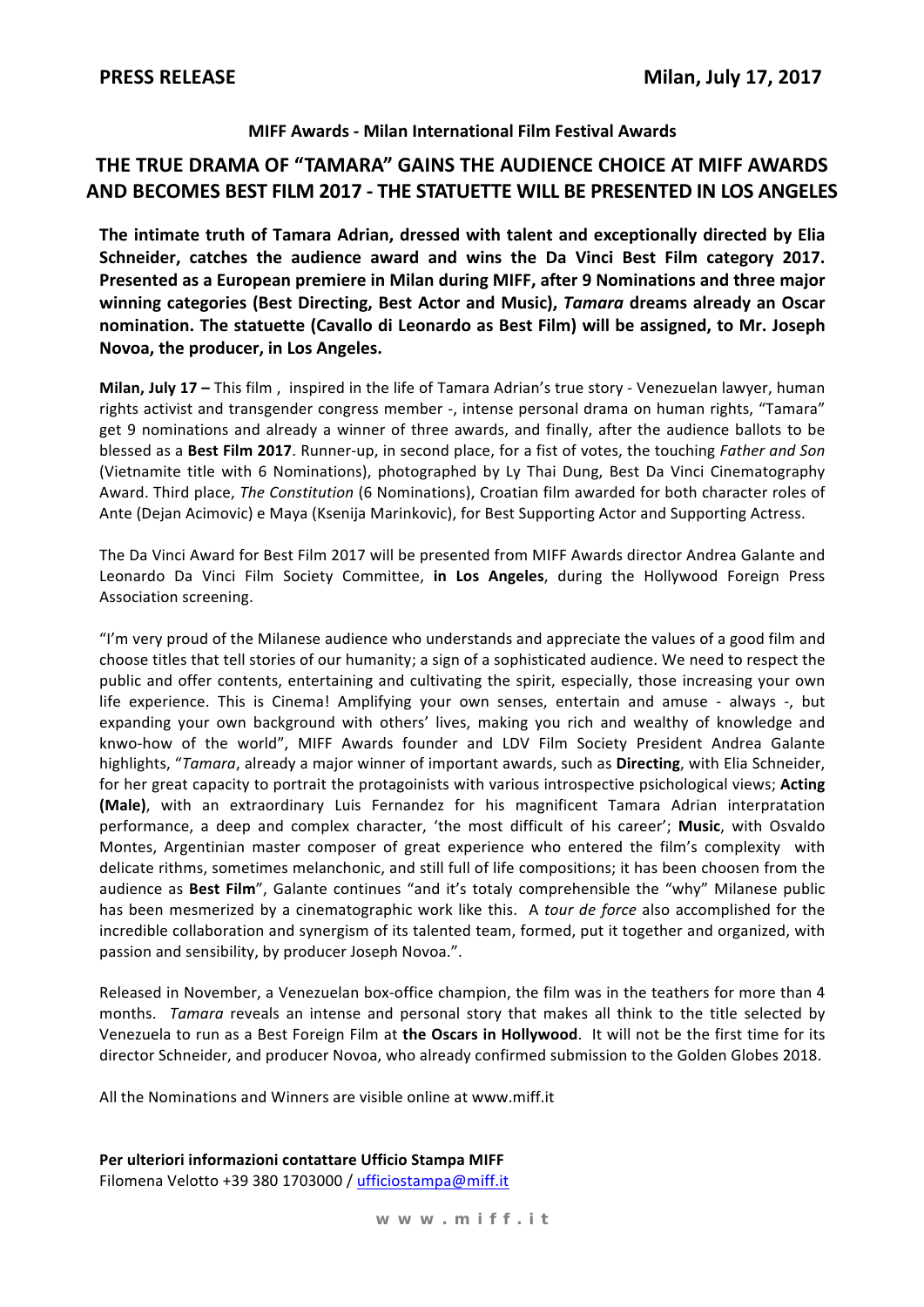### **WINNER BEST FILM 2017 TAMARA**

**COUNTRY: Venezuela** 

LENGHT: 115 min

SINOPSIS: A successful, upper middle class lawyer, with a wife and two small children, finally comes to terms with his neglected past and his intimate feeling to become a woman. He starts out on a journey where his needs and actions put his family life at risk and eventually lead him to make decisions that will change his life forever.

A true story inspired Tamara Adrian's life, Venezuelan member of the Congress and Human Rights international activist.

This film will be submited for consideration to the Golden Globes and the Oscars 2018

CAST: Luis Fernandez, Prakriti Maduro, Mimi Lazo, Karina Velasquez - Julie Restifo, Carlota Sosa



PRODUCER: Joseph Novoa / DIRECTED BY: Elia K. Schneider **SCREENPLAY: Fernando Butazzoni, Elia K. Schneider** EDITED BY: Christian Alexander, Joseph Novoa / MUSIC: Osvaldo Montes **PHOTOGRAPHY: Petr Cikhart / PRODUCTION DESIGNER: Yvo Hernandez** 

#### **BIOGRAPHY WINNERS:**

JOSEPH NOVOA (Best Film): Writer, Director and Producer, Uruguay-Venezuela-US- Start his activity doing Theater in Uruguay and Europe- His first film was Agony, 1984 -Directed Series and TV films and 1994 Produced and Direct Sicario winner of 32 International Awards and it was a great hit with audiences. staving 35 weeks in theaters. This film become a latinoamerican Classic. And represent Venezuela in the Oscars. In his career he Directed and Produced 20 feature films mostly Co-productions with Latinoamerica and Europe. He is member of the Spanish Royal Academy of Films and the Venezuela Academy of Films. Goya Finalist and 4 times candidat from Venezuela to the Oscars He is preparing his new film and a TV Serie.

ELIA K. SCHNEIDER (Best Director): Writer and Director, Venezuela-US Coming from the theater. 4 times represented Venezuela to the Oscars of the Academy. The latest film, "Punto y Raya" (2005) win 30 International Awards. She directed 13 theater plays, in Venezuela, Israel and US. She is teaching Acting in the Stella Adler Academy in L.A. Now she is preparing her new feature film "Black Stork", and a new theater play that will be opening in NY in 2018

LUIS FERNANDEZ (Best Actor): Actor, Writer and Director from Venezuela. His distinguished career in film as actor start in the film Francisco de Miranda. Awarded best actor in Caracas amor a muerte and also Un Sueño en el Abismo y Desnudo con Naranjas. As Theater Director he created the more sucessfull spectacles in Venezuela in the recent years.

OSVALDO MONTES (Best Music): Born in Argentina, is a multi awarded Compositor and Musical Producer, specially in Latinoamerica, Europe and Canada. In the 70' worked with the icons: Los Calchakis and Mercedes Sosa. Working on films he is very recognized by El lado oscuro del Corazon (1992) Plata Quemada (2000) Cachimba (2004) El Don (2006) Un Lugar Lejano (2010) and Tamara (2016)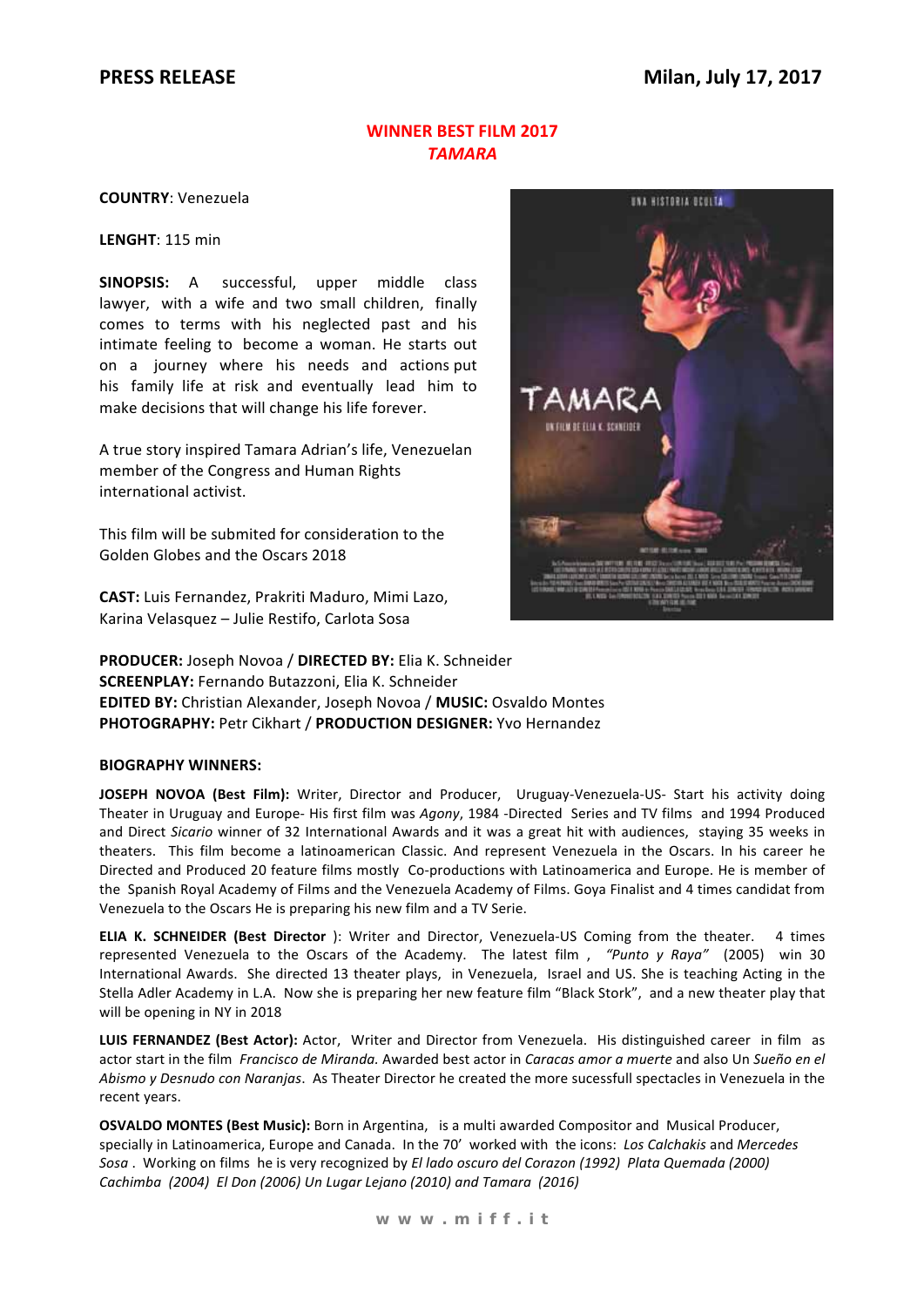# **MIFF AWARDS 2017 VINCITORI / WINNERS**

MIGLIOR FILM (PREMIO DEL PUBBLICO) / BEST FILM (AUDIENCE AWARD) TAMARA (Venezuela, Francia)

MIGLIOR FILM IN LINGUA ITALIANA / BEST ITALIAN LANGUAGE FILM TUTTO QUELLO CHE VUOI (Italia)

> MIGLIOR DOCUMENTARIO / BEST DOCUMENTARY ICARUS (USA)

MIGLIOR REGIA / BEST DIRECTING ELIA K. SCHNEIDER per TAMARA (Venezuela)

MIGLIOR SCENEGGIATURA / BEST SCREENWRITING PAUL SHOULBERG per THE GOOD CATHOLIC (USA)

MIGLIOR CINEMATOGRAFIA / BEST CINEMATOGRAPHY LY THAI DUNG per FATHER AND SON (Vietnam)

> MIGLIOR MONTAGGIO / BEST EDITING STEFAN AVALOS per STRAD STYLE (USA)

MIGLIOR RECITAZIONE MASCHILE / BEST ACTING PERFORMANCE MALE LUIS FERNANDEZ per TAMARA (Venezuela)

MIGLIOR RECITAZIONE FEMMINILE / BEST ACTING PERFORMANCE FEMALE OLIVIA LONSDALE per SILK ROAD (Olanda, Spagna)

MIGLIOR ATTORE NON PROTAGONISTA / BEST SUPPORTING ACTOR DEJAN ACIMOVIC per THE CONSTITUTION (Croazia)

MIGLIOR ATTRICE NON PROTAGONISTA / BEST SUPPORTING ACTRESS KSENIJA MARINKOVIC per THE CONSTITUTION (Croazia)

MIGLIOR SCENOGRAFIA / BEST PRODUCTION DESIGN ROTISLAV ZAKROCHINSKY per WAITING FOR CHARLOTTE DE CORDAY PROJECT (Russia)

MIGLIOR MUSICA O COLONNA SONORA / BEST MUSIC OR SOUNDTRACK OSVALDO MONTES per TAMARA (Venezuela)

> MENZIONE SPECIALI / SPECIAL MENTION THE GATEWAY BUG (USA)